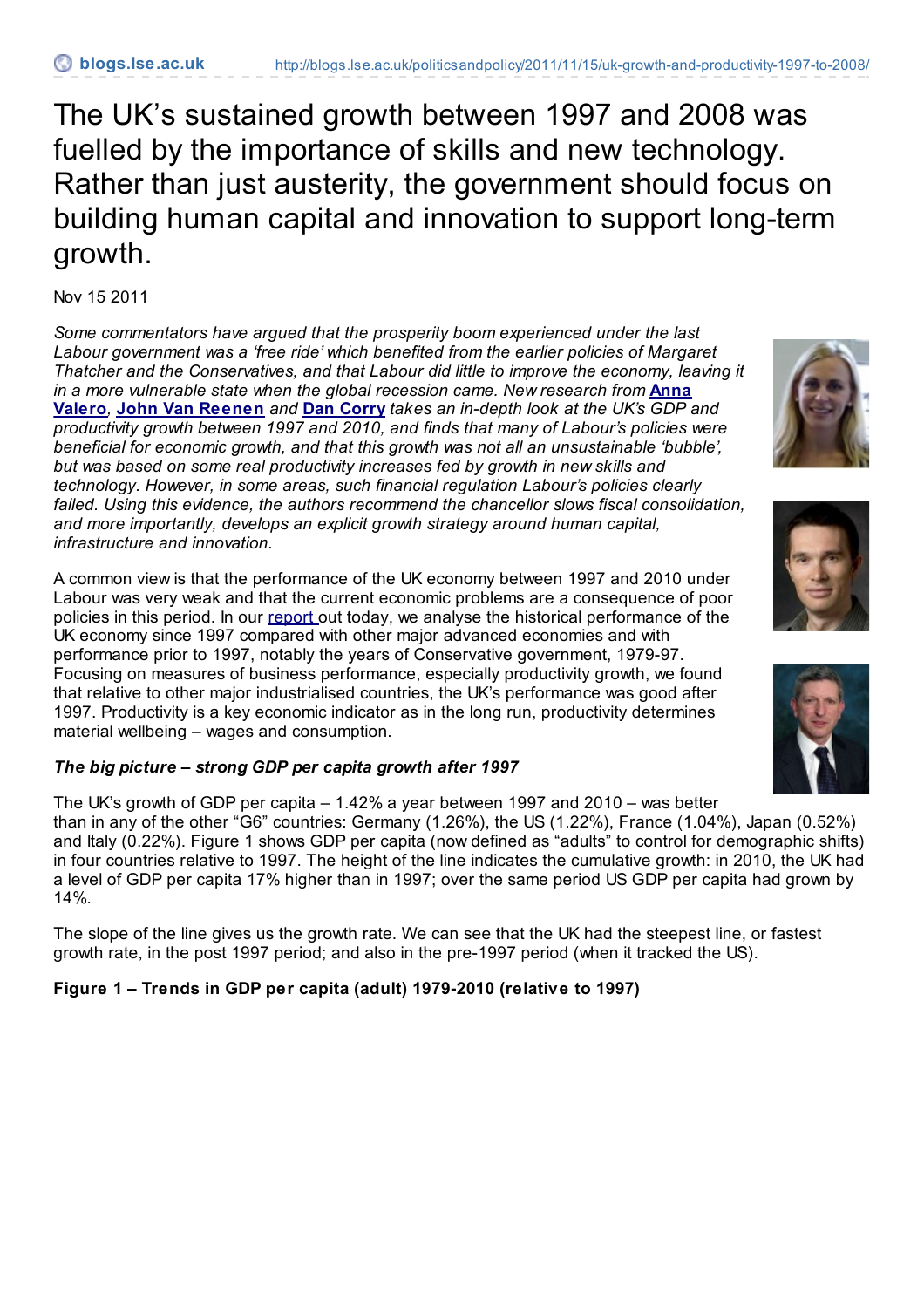

*Notes*: Analysis based on OECD data. GDP is US\$, constant prices, constant PPPs, OECD base year (2005). The steeper the slope of the line, the faster growth has been over that period.

The UK"s high GDP per capita growth was driven by strong growth in productivity (GDP per hour), which was second only to the US, and good performance in the jobs market (which was better than in the US). The UK"s relative economic performance appears even stronger in the years prior to 2008 before the Great Recession engulfed the developed world.

#### *But wasn't it all a bubble?*

The UK's strong productivity performance relative to other countries was a continuation of the trends during the period of Conservative government from 1979. This broke a pattern of relative economic decline stretching back a century or more. UK GDP per person fell relative to the US, Germany and France from 1870 to 1979, but over the next three decades this trend reversed. UK GDP per capita was about 23% above the US in 1870 whereas the US was 43% ahead of the UK by 1979. By 2007, the UK still lagged behind the US, but the gap had closed to 33%. During the past 30 years, the UK has had a faster catch-up of GDP per capita with the US under Labour than under the Conservatives, although there was a slower rate of relative improvement over France.

But was the growth in productivity due to "unsustainable bubbles" in sectors such as finance, property, oil and the public sector? The answer is "no". The expansion of property and the public sector both actually held back measured aggregate productivity. The financial sector contributed only about 0.4% of the 2.8% annual growth in the UK market economy between 1997 and 2007. Our analysis shows that the biggest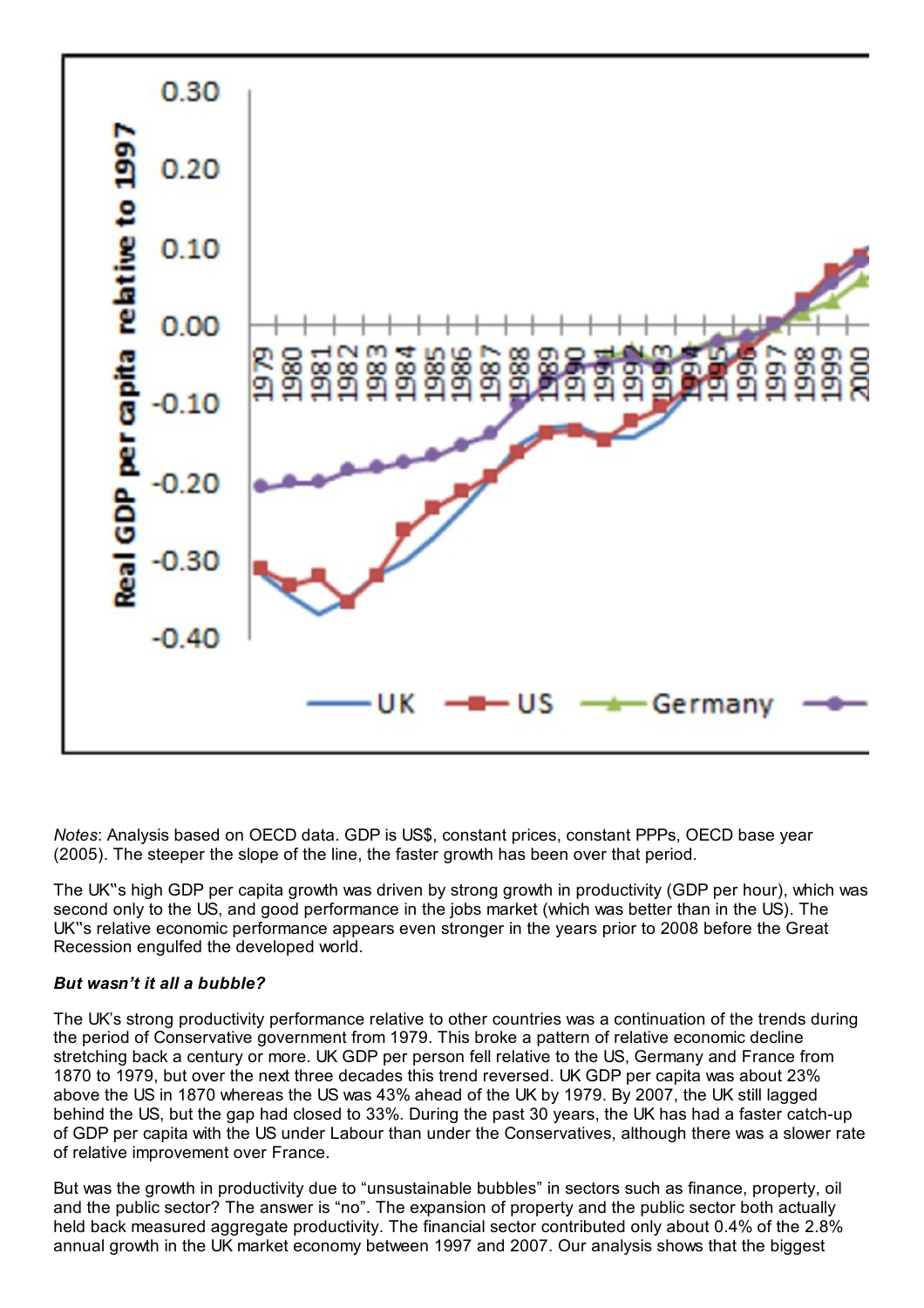contributors to productivity increases were the business services and distribution sectors, and they were generated through the increased importance of skills and new technologies. It is difficult to see why all such activities could be generated by an artificial financial or property bubble.

### **Figure 2: Sector contributions to market economy productivity growth**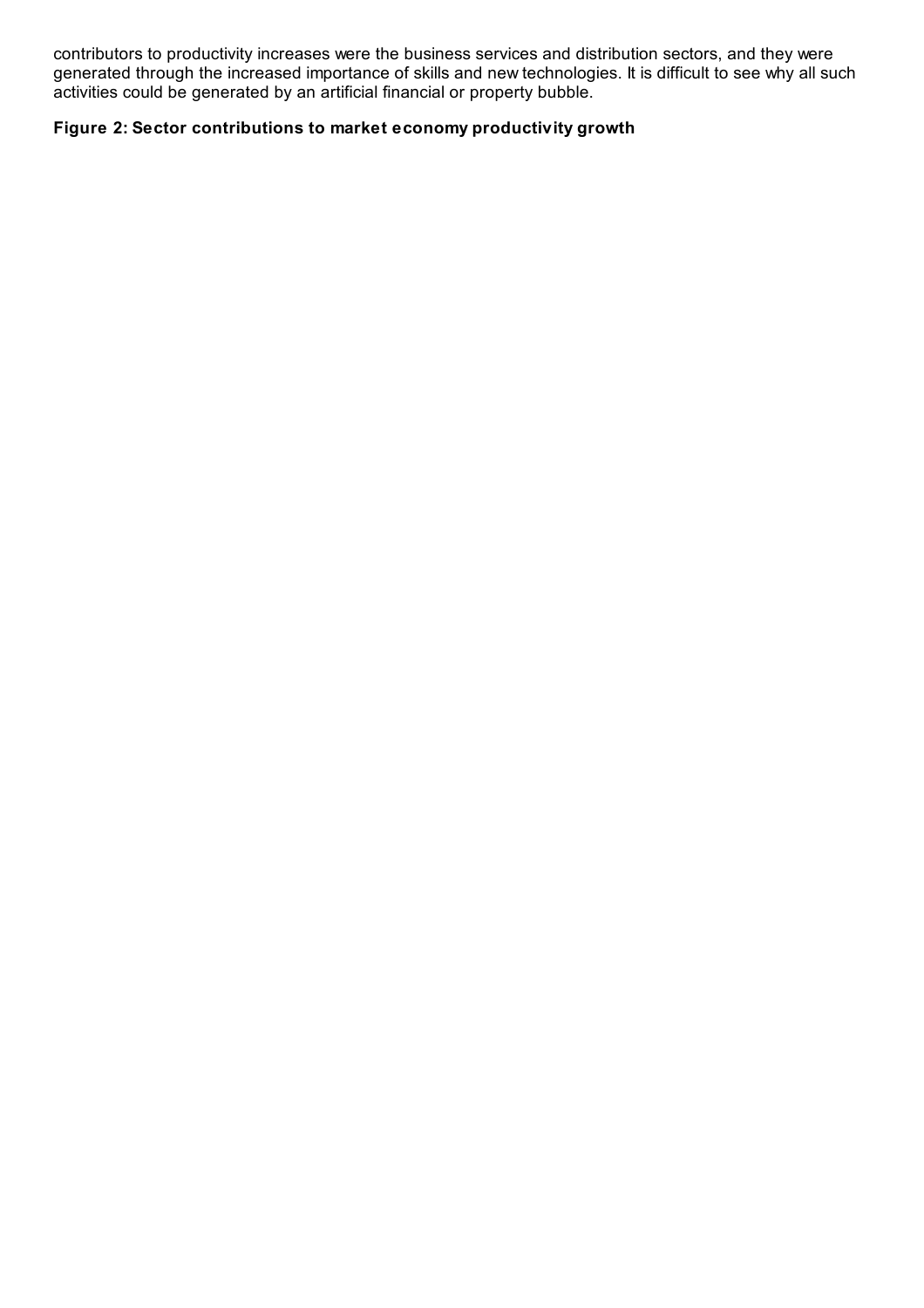

*Notes*: Analysis based on EU KLEMS data. EU represents AUT, BEL, DNK, ESP, FIN, FRA, GER, ITA, NLD & UK. Data for France and EU are available from 1981 onwards. Average sectoral growth rates for the periods 1979-1997 and 1997-2007 are weighted by each sector's average share in market economy nominal GVA over the relevant period. The reallocation effect refers to the labour productivity effects of reallocations of labour between sectors that have different productivity levels.

Analysis of other indicators of business performance, such as foreign direct investment, innovation, entrepreneurship and skills, supports our view that the gains in productivity were largely real rather than a statistical artefact. This evidence points to a more positive reading of the supply side of the economy than the current consensus. Although the UK still has some long-standing issues in terms of lower investment relative to other G6 economies (especially in R&D and vocational skills), things have improved.

#### *Did Labour's policies have any positive influence?*

Some have argued that Labour simply enjoyed a "free ride" on the radicalism of Mrs Thatcher. Most analysis suggests that freeing up the labour market through breaking union militancy, removing subsidies for "lame ducks" and implementing privatisation, lower marginal tax rates and cuts in benefits all boosted productivity performance after 1979. On this line of argument the best that could be said is that at least Labour did not return to the failed pro-union, anti-competitive policies of the 1970s.

The "at least Labour didn't mess it up" argument is not the full story. It is hard to believe that the reforms in the conservative years permanently kept productivity growth higher for the next 15 years. The anti-union policies may have raised output, for example, but it stretches credulity to think they kept the UK on a permanently better productivity growth path.

We argue that it is more likely that some policies of the Labour government drove some of the productivity improvement. In particular, the strengthening of competition policy, the support for innovation, the expansion of university education and better regulation in telecoms and elsewhere played a positive role. It is possible that immigration may have also have been a big plus. But establishing the magnitude of the causal impact of these policies is extremely difficult, and the need for proper quantitative policy evaluation remains as strong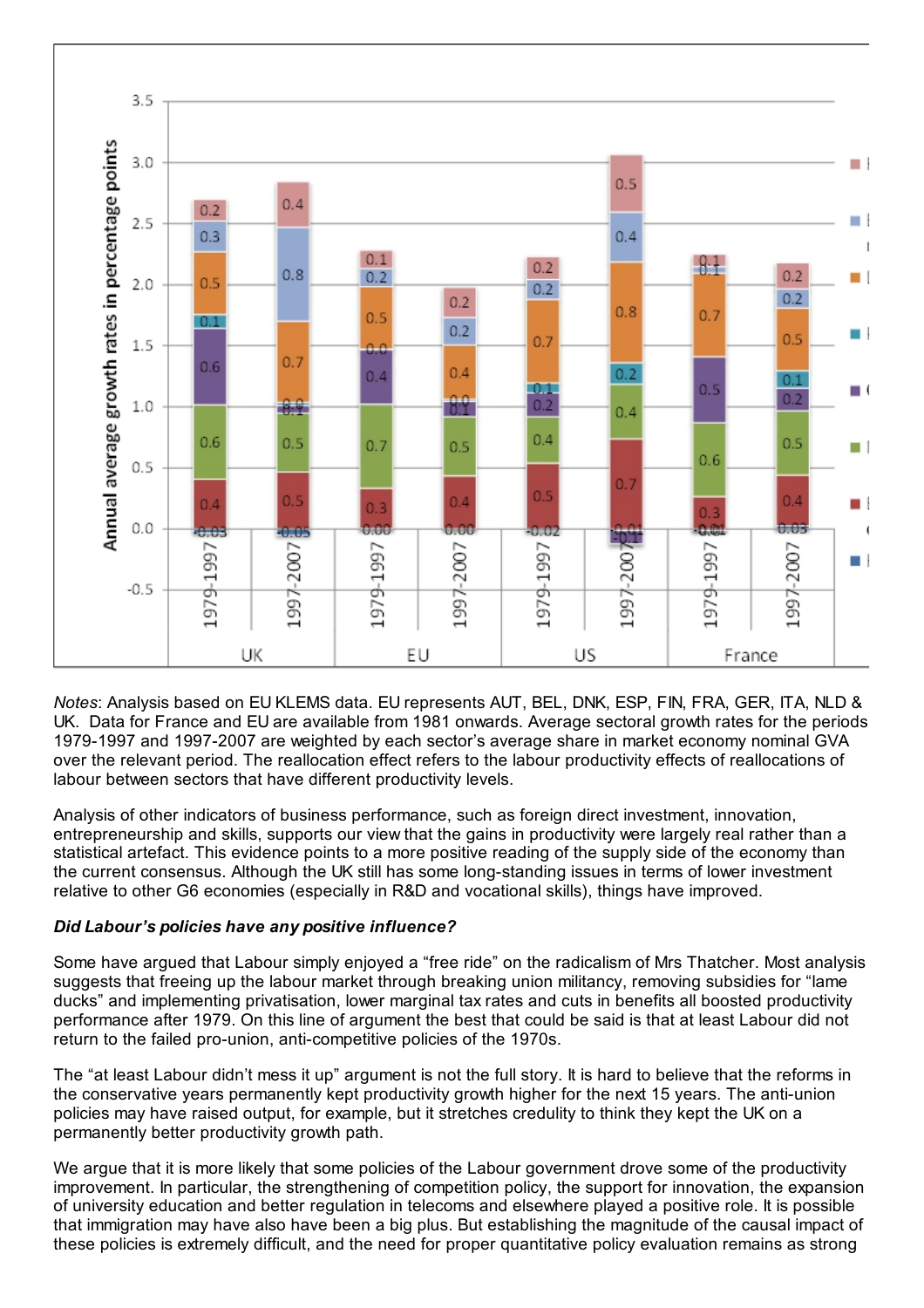as ever.

The policy area where Labour clearly failed was in financial regulation. In addition, and more clearly with hindsight, public debt was allowed to rise higher than it should have. Although these factors did not fundamentally drive the boom and did not cause the global recession by themselves, the UK economy was more vulnerable to the recession than it should have been.

#### *Does the Great Recession change everything?*

Does the experience of the recession since 2008 show that the productivity improvements to the supply side since 1997 were illusory? We have argued "no" as the bulk of the 1997-2010 improvements were real and not due to the bubble sectors of finance, property and oil.

But how much did the financial crisis permanently reduce the rate and level of productivity growth? The extreme version of the "supply-side pessimism" argument is that because the recession was caused by a banking crisis, the fall in potential output has been severe and permanent, the UK's output gap (the difference between actual and potential GDP) is now close to zero with productivity growth permanently lower for the foreseeable future. Pessimists point to the 7% fall in GDP and slower growth from the trough of the 2009 recession.

It is likely that the recession has caused some permanent fall in output compared with what it would have been without such a deep downturn. But we think there is huge uncertainty over the size of the output gap, as you can see in Figure 2. An alternative explanation to a simple supply shock that had permanently reduced the level and growth rate of potential output is that global demand is muted. Several elements point in this more optimistic direction. First, the pre-2008 productivity growth rate suggests that the supply side made real improvements before the crisis. Second, the fall in productivity 2008-11 is broad based and not all due to specific sectors such as finance and oil (just as the 1997-2008 productivity growth rates were not dominated by these sectors). Third, we look at the evidence put forward by the pessimists on inflation, jobs, capacity utilisation surveys and trade performance, and argue that none of these make a compelling case that the output gap is tiny.

**Figure 3: Extreme optimists and pessimists' views potential output and the output gap**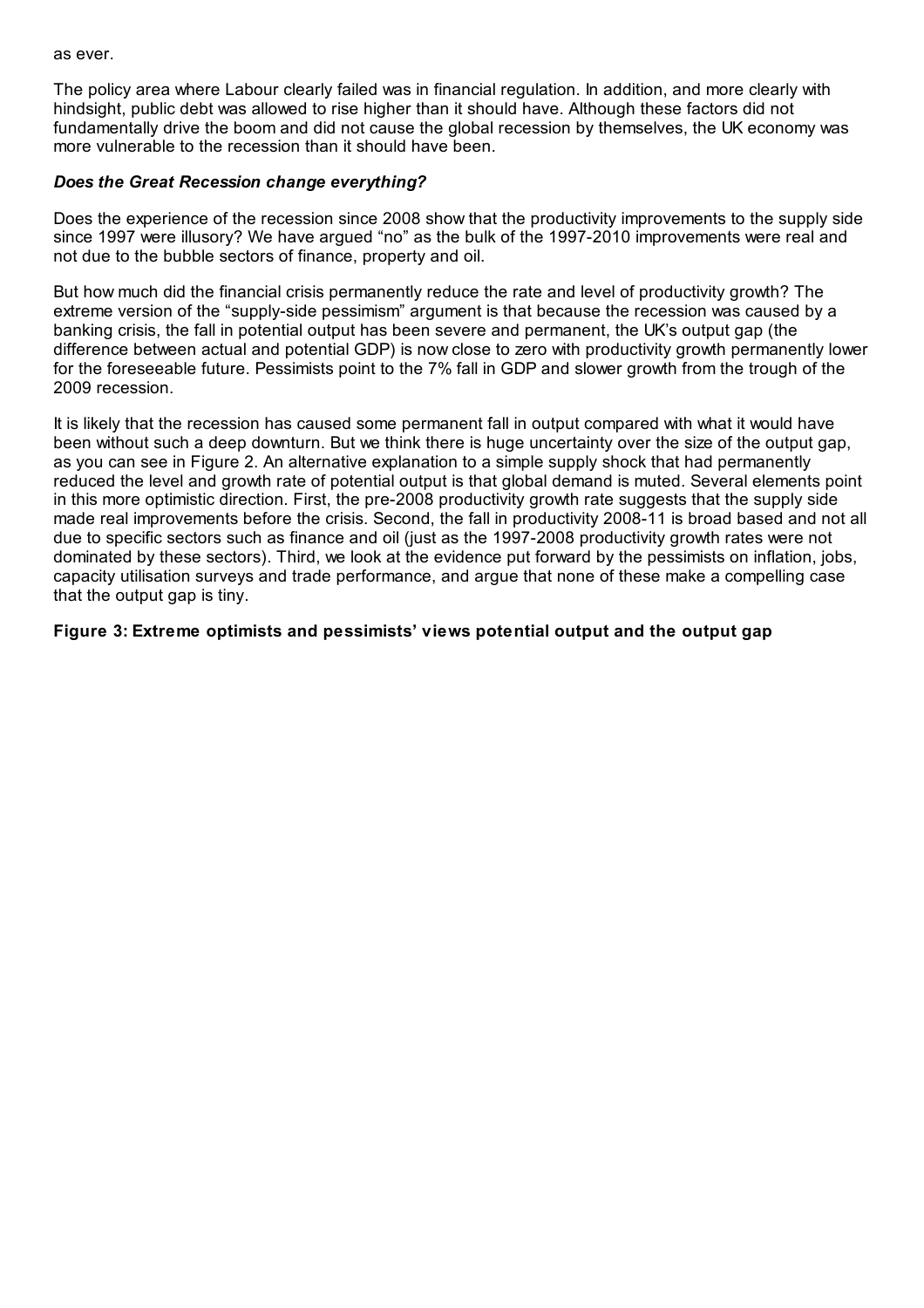

*Notes*: Analysis based on ONS Q2 2011 Quarterly National Accounts, downloaded 25th October 2011, which runs through to Q2 2011. GDP in £ million in real terms at market prices, (chained volume measure, reference year 2008), seasonally adjusted.

We worry that policies based on an excessively pessimistic view of potential output can lead to needlessly slow economic growth. Indeed, the pessimism over the state of the supply side can become self-fulfilling as ever-larger austerity programmes cause excess scrapping of human and physical capital.

#### *Policies in the short to medium run: to Plan B or not to Plan B?*

The current "Plan A" for the UK economy is a period of very strong fiscal consolidation – spending cuts and tax rises to eliminate the structural public sector deficit in the life of this Parliament. An alternative Plan B would be to slow down the pace of the fiscal consolidation. If the output gap was near zero, then a Plan B would simply increase inflation, so the fact that we think there is a good chance of a substantial output gap implies the possibility of a Plan B. The desirability of a Plan B would be muted if monetary policy was sufficient, if fiscal policy was ineffective in an open economy like the UK, if any increase in public spending or tax cuts was irreversible or if markets would panic at any retreat from Plan A.

We consider these problems, but do not find them overwhelming objections. We argue that we do indeed need a medium-term plan for debt reduction but this does not have to be done at the current speed when the world economy is so fragile. This is also true for Northern Eurozone countries and the US. Thus we need